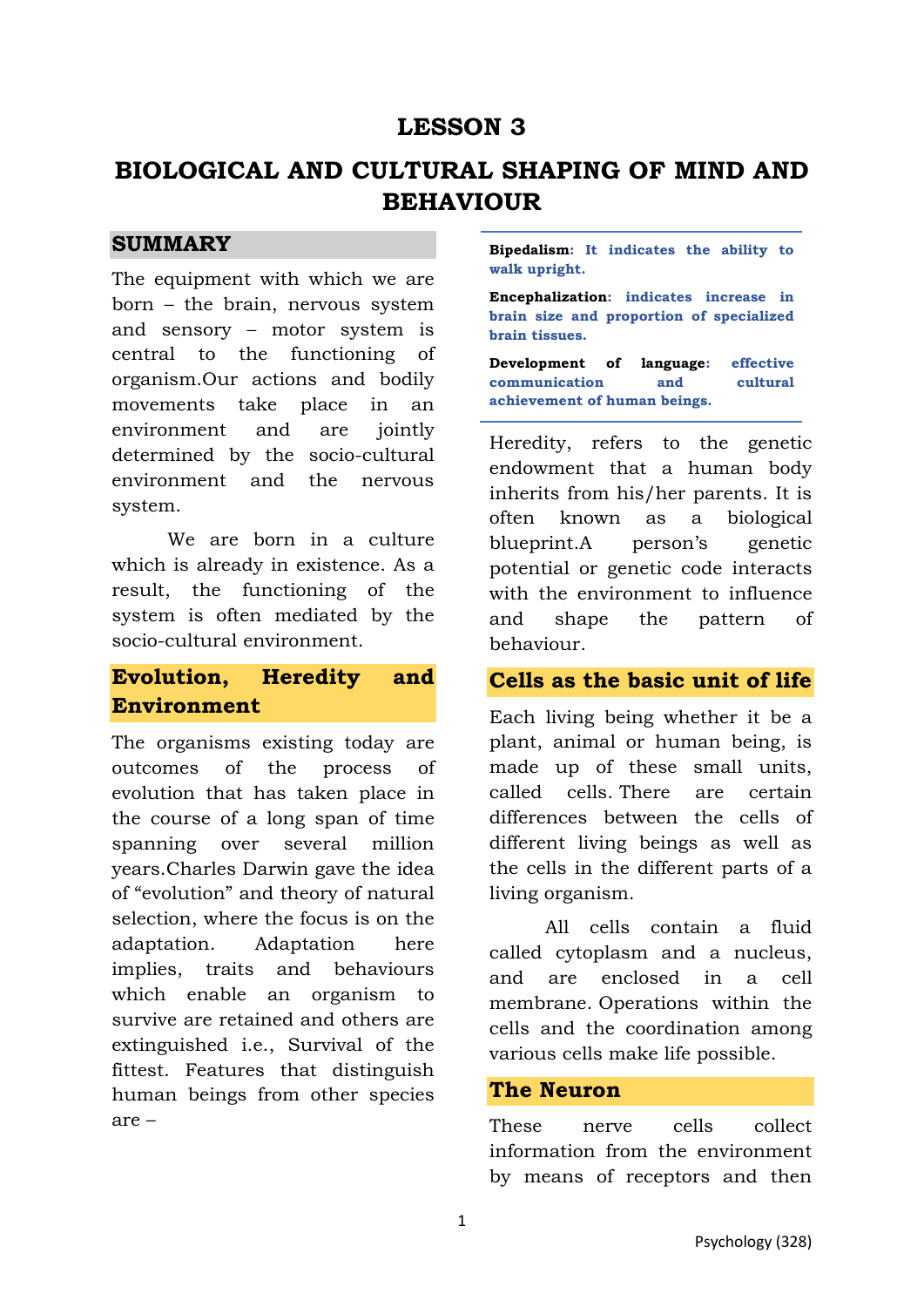combine the information as well as make the action possible. The neurons also store information and lead to behaviour.Neurons make up half of the volume of the brain. Glial cells constitute the other half of the nervous system. Glial cells maintain homeostasis, form myelin, and provide support and protection to neurons.

Neurons in the nervous system are of various types but they all share certain common features such as a cell body (soma), dendrites and axon.

**Cell body**–it regulates and controls the metabolism and maintenance of the entire cell.

**Dendrites** - neurons receive much of their input through dendrites via synaptic connection from other neurons.

**Axon** – it sends signals to the dendrites, other neurons or to muscles and glands.



**Nerve Impulse**: An information is carried through a series of electrical impulses that travel from one neuron to another. These are called nerve impulses.

**Synapse:** The regions where impulses cross from one neuron to the other are called synapses.

#### **Types of Neuron**

**Motor neurons:**the motor neurons carry out the orders of the brain for muscular movements such as chewing, walking, writing and so on which are under our conscious control. The reflex actions are mediated by the spinal cord. Breathing and eye blinking are involuntary actions. These involuntary actions are controlled by motor neurons.

**Receptor neurons:** Receptor neurons bring information into the nervous system. Such information is brought through senses.

#### **Nervous System**

The nervous system is made up of billions of neurons. It is responsible for receiving, processing and sending of information. All the functions of the body are controlled by the nervous system. Flow chart below describes the division of nervous system:

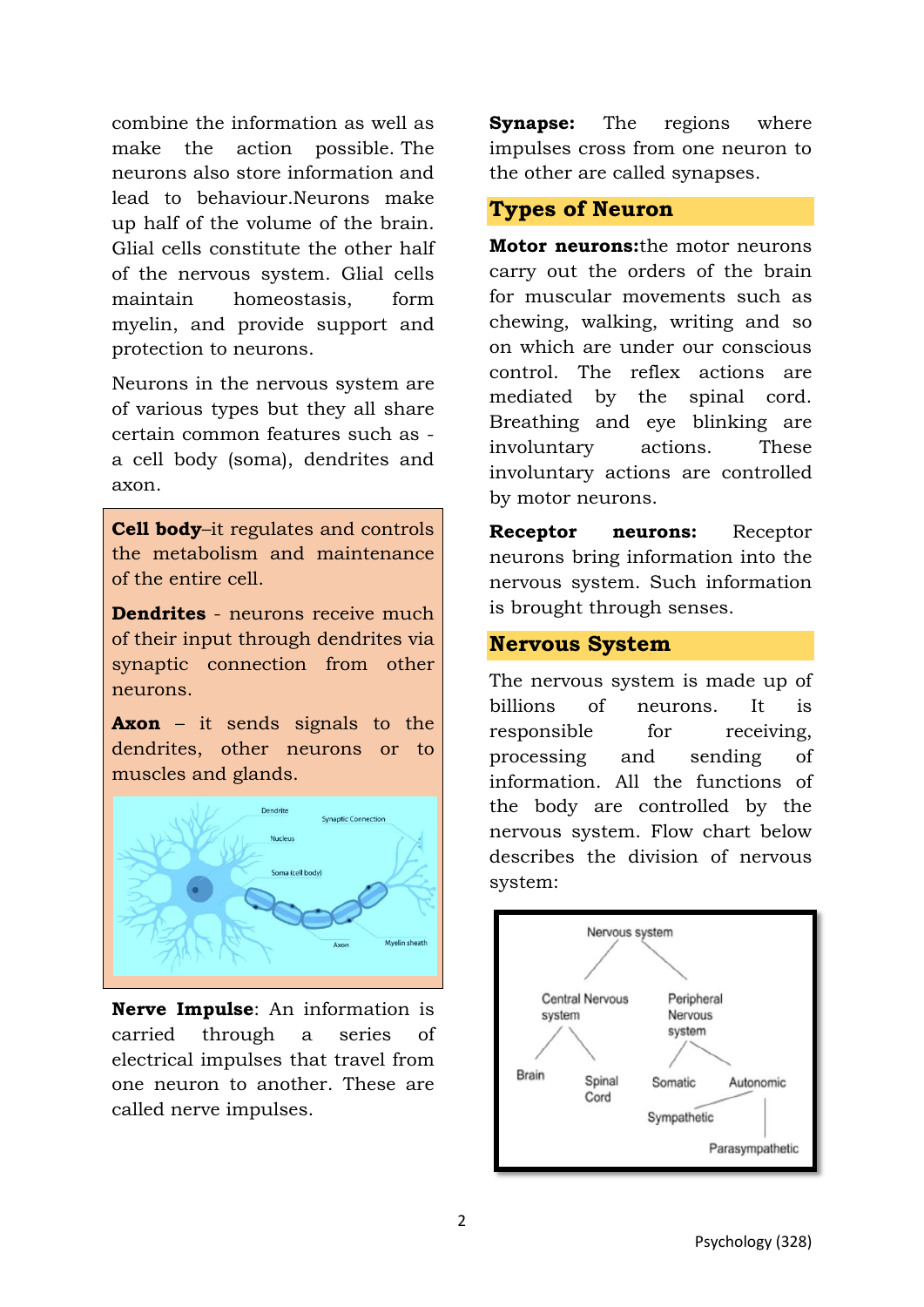The **Central Nervous System** is responsible for sending nerve impulses and receiving the sensory information.

The **Peripheral Nervous System** consists of the group of neurons which transmit information between the CNS and the rest of the body. It is further divided into two parts:

**Somatic Nervous system**: it connects the brain and spinal cord with voluntary muscles of the body. This system senses and acts upon the external world.

**Autonomic Nervous system**: it controls the involuntary actions in the body such as those performed by heart, stomach and liver. It is composed of the sympathetic and parasympathetic systems.

## **The Central Nervous system (CNS)**

The central nervous systemconsists of the brain and the spinal cord.

The Spinal Cord can produce reflex action and also act as a relay station.It has two major components, namely Gray matter and White matter.

The Brain is the primary part of the CNS. The brain is connected to the upper end ofthe spinal cord. The major structures of brain are as follows;

| <b>Brain</b> | Cerebrum                                         |
|--------------|--------------------------------------------------|
|              | Cerebellum                                       |
|              | Brain Stem: medulla oblongata,<br>midbrain, pons |

Brain is divided into two hemisphere – left and right. Each hemisphere processes information about the opposite side of the body. The brain has two basic functions: cognitive functions (learning, memory, thinking, etc.) and the regulation of physiology of the body.

Cerebral Cortex - It is the uppermost layer of the brain. The cortex consists of a thick layer of densely packed neurons.it is divided into four lobes;

| Frontal -<br>functions<br>such<br>problem<br>solving<br>and<br>planning | Temporal<br>$-$ receives<br>auditory<br>informati<br>on | Parietal -<br>receives<br>informati<br>on from<br>body<br>senses | Occipital<br>receives<br>visual<br>informati<br>$_{\rm on}$ |
|-------------------------------------------------------------------------|---------------------------------------------------------|------------------------------------------------------------------|-------------------------------------------------------------|

### **The Endocrine System**

This system is a collection of ductless glands that controls various body functions.The endocrine glands secrete chemicals that send signals by releasing hormones directly into the bloodstream. The endocrine glands and their major functions are shown in the Box;

| Gland     | <b>Function</b> |                         |
|-----------|-----------------|-------------------------|
| Pituitary |                 | Growth metabolism       |
|           |                 | (transformation of food |
|           |                 | into energy) (Master    |
|           |                 | gland); regulation of   |
|           |                 | adrenal, thyroid, and   |
|           | gonadal         | hormone                 |
|           | secretion;      | milk                    |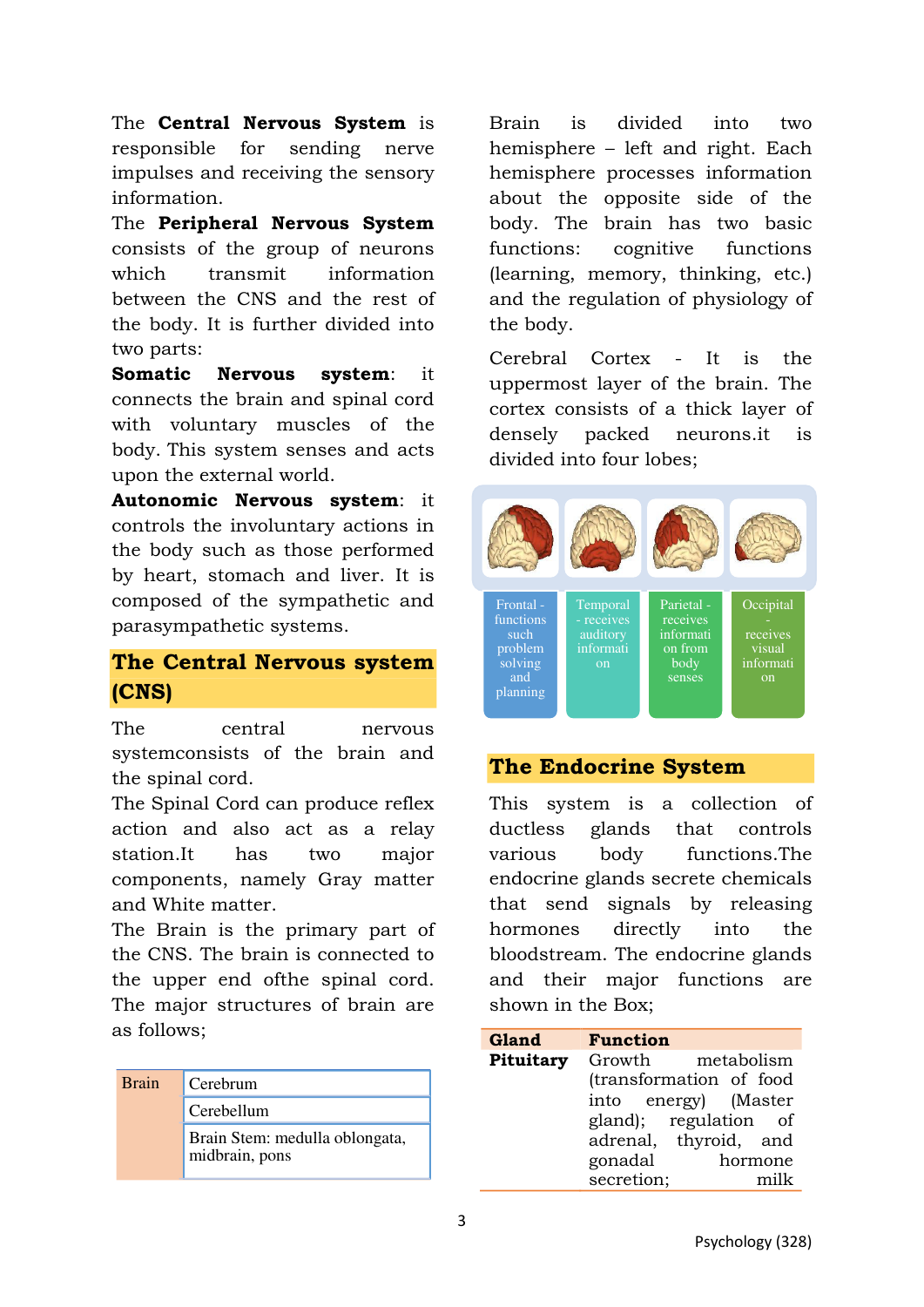|                 | production in females.                                                               |
|-----------------|--------------------------------------------------------------------------------------|
| <b>Thyroid</b>  | control<br>of<br>growth,<br>energy level and<br>our<br>mood                          |
| <b>Adrenal</b>  | Adaptation to prolonged<br>stress                                                    |
| <b>Pancreas</b> | Control of blood sugar<br>level                                                      |
| Gonads          | Reproduction, primary<br>secondary<br>and<br>sex<br>characteristics;<br>sex<br>drive |

In both sexes (male and female) these hormones not only control the sex drive, but also regulate the development of secondary sex characteristics, like beards in men and breasts in women.

The androgens (such as testosterone) are generally found at higher levels in males than in females, while the oestrogens (such as oestradiol) are generally found at higher levels in females. Both classes are found in both sexes.

# **Genetic Influences on Behaviour**

The branch of biology that deals with how heredity works is called **genetics**.**Behavioural genetics** is the study of inheritance of behavioural characteristics.An organism's physical appearance and behaviour varies from individual to individual.The former is known as **genotype** and the later are termed as **phenotype**.Every individual's phenotype is the result of the interaction between its genotype and the environment.

It is largely believed that the genetic characteristics transmitted

by genetic factors set limits on the capabilities of organisms.The present genetic theory is based upon the work of **Gregory Mendel**. He showed that the characteristics of parents are passed on to their offspring through genes.



The process of inheritance is based upon the process in which the offspring receives one of each gene pair from each parent. Some genes are **dominant** and some are **recessive**.

The scientists working in the area of genetic engineering are trying to find out the genetic code so as to manipulate the cell structure. The aim is to solve the problem of genetically transmitted diseases or behavioural abnormalities.

### **Culture and Behaviour**

Behaviour of human beings becomes meaningful in their cultural context.The patterns of behaviour found in different cultures emerge in the context of interactions of the people which are encoded in different forms.

Culture is said to represent what is contributed by human beings. It has subjective as well as